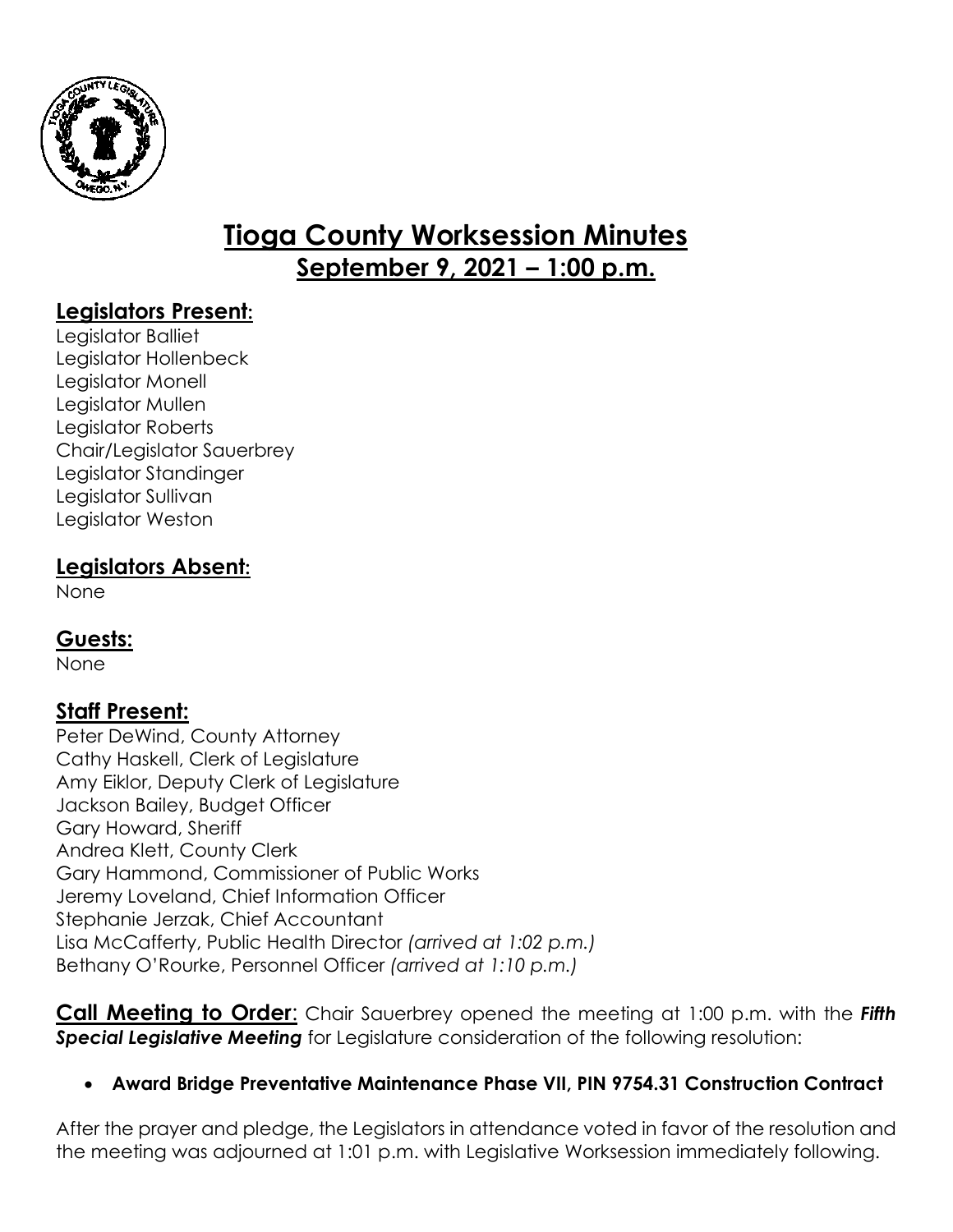Legislator Sullivan introduced new Chief Information Officer, Jeremy Loveland, to the Legislature. The Legislators introduced themselves and stated the Standing Committee they Chair.

**2022 Budget Discussion:** Budget Officer, Jackson Bailey, distributed a Budget Update Packet to the Legislators. Mr. Bailey reported the following:

#### *Budget Status:*

- Individual department entry is closed
- Budget process is in Level 2 (Budget Officer) and still under review
- The Budget will move to Level 3, the Legislative Level, on September 23, 2021

#### *Summary of Initial Budget Requests (General Fund):*

- Total appropriations for the General Fund so far is \$83,594,302, an increase of \$700,000
- Total revenue is estimated at \$79,588,945, an increase of \$2 million. Mr. Bailey noted the 2021 Budget included large reductions in revenue due to COVID-19.
- Total local expense at this time has decreased by \$345,920 from prior year, but Mr. Bailey expects that to change drastically due to salaries and fringe

#### *Tentative Tax Cap % & Amount:*

- 2021 Tax Levy was \$24,948,721
- 2022 Tentative Tax Levy is estimated at \$25,481,545, an increase of 2.16%

#### *Preliminary Fund Balance Utilization:*

- Current preliminary balance is \$27 million, including \$4.9 million from the American Rescue Plan Act (ARPA)
- Estimated \$22 million unrestricted
- 2021 Appropriated Fund Balance in the General Fund is \$5.3 million
- 2022 Tentative Appropriated Fund Balance in the General Fund is \$2.3 million

#### *Outside Agency Funding Requests:*

 Two agencies requests have not been submitted yet, but Mr. Bailey expects them by the end of the week.

#### *Capital Budget Notes and Highlights:*

- *Buildings:*
	- *Truck Wash Building -* Anticipated to cost \$1.5 million, double the original estimate of \$750,000. Chair Sauerbrey hopes the cost will be covered by ARPA funds.
	- *Public Safety Building Chiller –* The chiller needs to be replaced and is estimated to cost \$450,000. Chair Sauerbrey expects the cost to be covered by ARPA funds.
	- *Radio & Equipment –* Radio tower upgrades are expected to cost \$6 million, though Tioga County is waiting to hear back from New York State on a grant for this project.
	- *HVAC Control System –* The estimated cost to replace the system at the Health & Human Services (HHS) Building is \$400,000.
	- *Carpeting in HHS Building:* Carpet in the building needs replacement, estimated at \$90,000.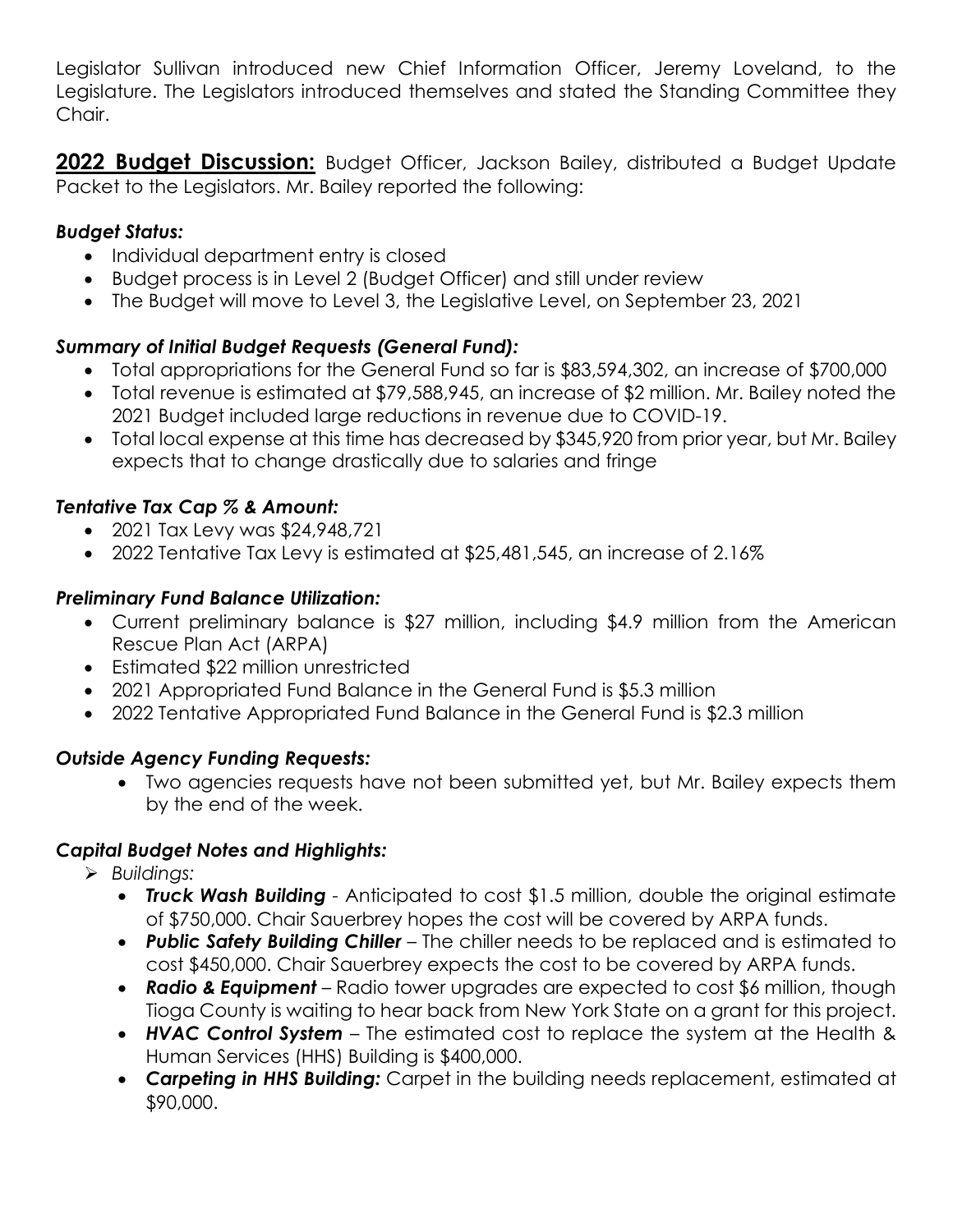- *Information Technology:*
	- *Computers –* Upgrades to computers is anticipated to cost about \$90,000
	- *Software –* Upgrades to the software system is estimated to cost \$100,000 Mr. Bailey reported some of the IT costs may be covered by ARPA funds.

#### *Miscellaneous:*

- *Equipment Upgrades (not car) -* for the Sheriff's Department \$30,000.
- *Security Upgrades-* for the Sheriff's Department \$50,000.
- *Car/Truck Upgrade-* for Public Health, expected cost is \$47,000, though New York State reimburses 36% of the cost.
- *Car/Truck Upgrade –* for DSS, total cost is \$95,000, though \$71,250 is expected to be reimbursed
- *Material Spreader -* \$10,000
- *Fire Truck (used) -* \$50,000
- *Mechanic Truck -* \$65,000
- *Patch Truck Replacement -* \$100,000
- *One Ton Pickup & Plow -* \$100,000
- *Flail Mower -* \$140,000
- *Excavator -* \$230,000
- *2 Tandem Axle Trucks -* \$546,000

Legislator Sullivan asked Commissioner of Public Works, Gary Hammond to add Board of Elections' truck to the five-year vehicle plan so they can properly keep track of when it needs to be replaced.

The Budget process will move to the Legislative Level and Mr. Bailey will present a formal Budget at a later date.

**Non-Union Salary Recommendations:** Personnel Officer, Bethany O'Rourke, distributed a handout with an overview of Non-Union salary recommendations. Ms. O'Rourke and the Non-Union Salary Committee recommended the following:

- Full-time employee contribution to health insurance remain at 15%
- All salary ranges be increased by 4% for 2022, in correlation with the change in Consumer Price Index (CPI)
- Non-Union salary increase of 4.5%, plus a \$500 lump sum not added to base for full-time salaried, non-union staff, contingent upon Satisfactory Evaluation
- 4.5% increase in base salary for all part-time salaried, non-union staff, contingent upon Satisfactory Evaluation
- Part-time hourly rates and Legislator's salaries will be discussed by the Legislature
- Board of Elections asked for a salary review in light of recent regulations and additional responsibilities, workload, and hours. The Committee recommends, in lieu of an annual salary increase, a base adjustment of \$5,000 for each Commissioner and Deputy **Commissioner**
- Historian, Information Security Officer, and Assistant Fire Coordinators salary adjustment of \$5,200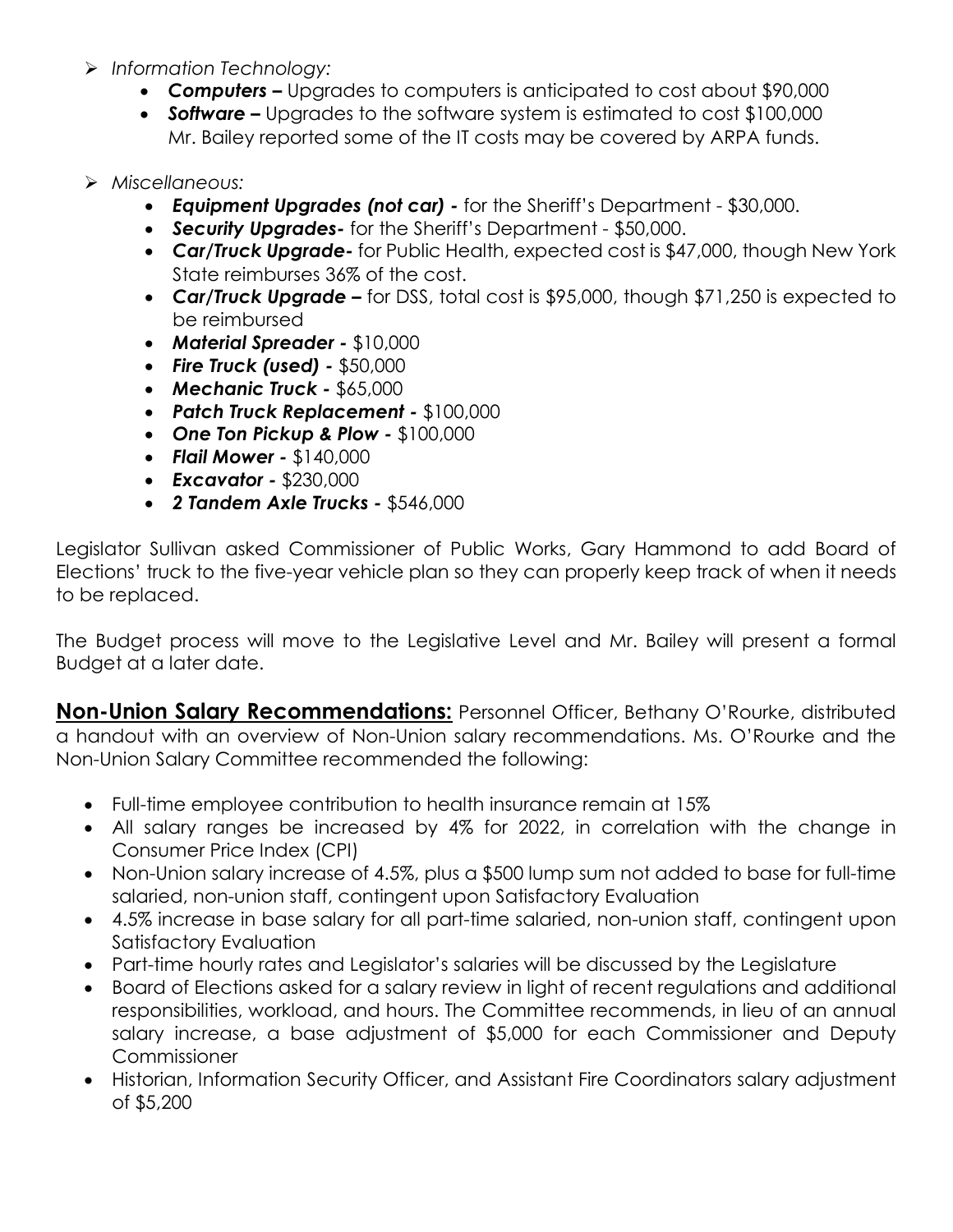**Discussion of Remote Work Policy:** Personnel Officer O'Rourke presented a DRAFT version of Tioga County's Remote Work Policy. The DRAFT version was constructed using ideas from other counties and modified to fit Tioga County's needs. Ms. O'Rourke stated having a little flexibility in work schedules may help attract new recruits. Chair Sauerbrey reported the policy is a PILOT program with the intention of garnering feedback from employees and Department Heads.

Chair Sauerbrey stated the policy does not include all departments as it is impossible for some departments to work remotely. The policy pertains to non-union departments only and is at the discretion of the Department Head.

Legislator Sullivan inquired if the policy was discussed with Department Heads. Chair Sauerbrey responded, yes, the policy had been discussed at Leaders Meetings. Ms. O'Rourke reported Department Heads were given a DRAFT copy and asked to provide input.

Legislator Sullivan asked if the majority of Department Heads were in favor of a remote work policy. Chair Sauerbrey replied, yes.

Legislator Sullivan expressed concern about taking confidential documents home as well as personal information off premise. She suggested keeping confidentiality in mind when finalizing and implementing the policy.

Chair Sauerbrey reported there is a section in the DRAFT that states if an individual is working remotely, but asked to come in person by their Department Head, the employee must report to the office. Legislator Sullivan stated the DRAFT policy mentions a ten-day notice for terminating a remote work arrangement so she wanted to point that out as the wording may need to be changed.

Legislator Sullivan asked if the IT Department reviewed the DRAFT policy. Chair Sauerbrey responded yes, but she will ask Chief Information Officer, Jeremy Loveland, for his input. Chair Sauerbrey stated the policy is a work in progress and would like to know if the Legislature supports it.

A straw poll was conducted on moving forward with the creation of a Remote Work Policy. Legislators Balliet, Hollenbeck, Monell, Mullen, Sauerbrey, Standinger, and Sullivan were in support of moving forward. Legislator Roberts was not in support as he has concerns about job performance at home and confidentiality. Legislator Weston abstained from voting. With a majority of the Legislature in support of a Remote Work Policy, Ms. O'Rourke will move forward with creating the policy.

**Approval of Worksession Minutes**: On motion of Legislator Mullen, seconded by Legislator Standinger and unanimously carried, the August 19, 2021 Legislative Worksession minutes were approved.

Action Items: Currently, there are no action items.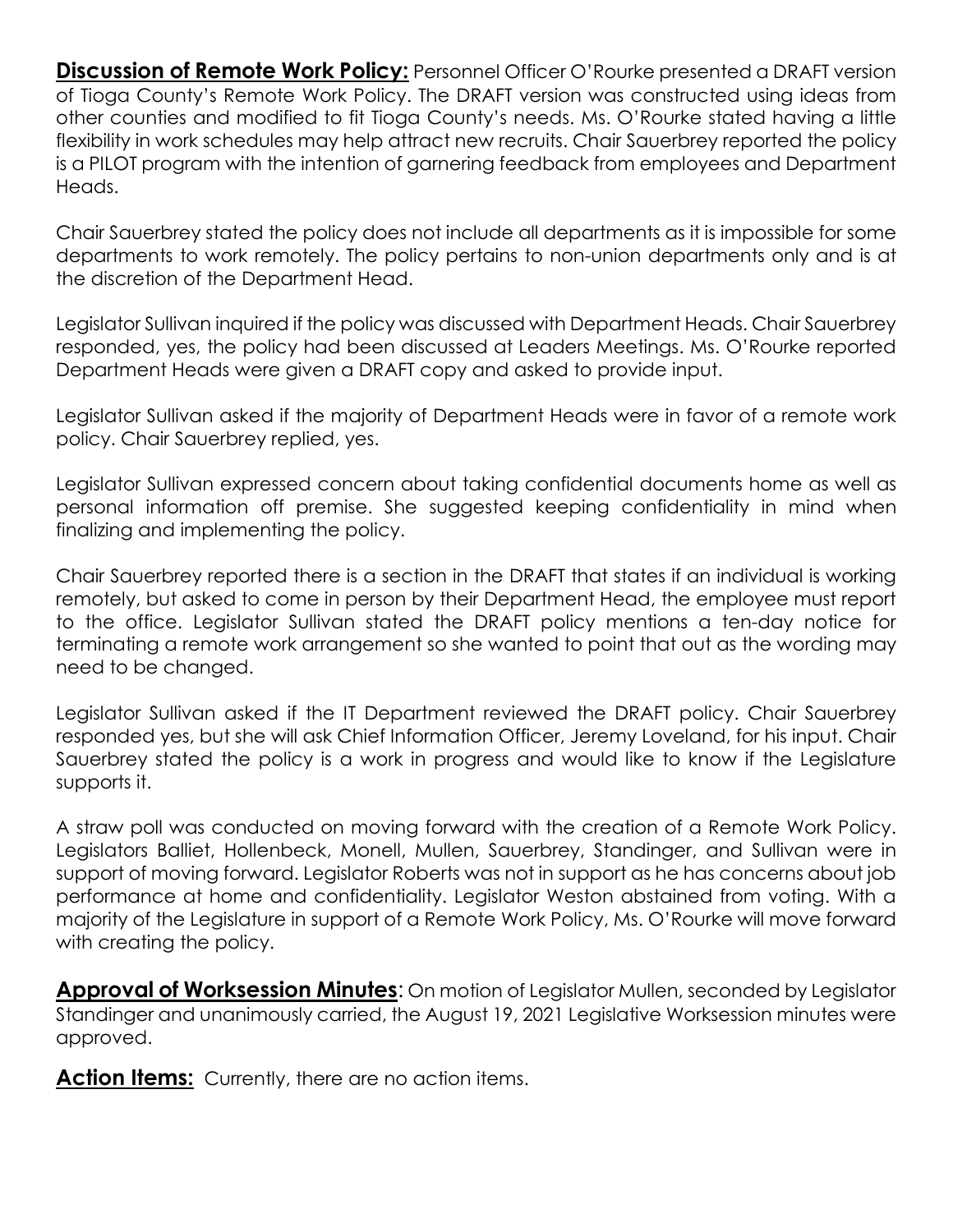**Legislative Support:** Legislative Clerk Haskell asked for approval of the August 5, 2021 Legislative Support committee minutes. On motion of Legislator Roberts, seconded by Legislator Hollenbeck and unanimously carried, the minutes were approved.

Ms. Haskell went over the Legislative Support agenda and reported the following:

- There is a Board of Ethics vacancy as of March 31, 2021
- Ms. Haskell reached out to Senator Akshar's office and was told there are no additional steps that Tioga County needs to complete regarding the 911 Surcharge Bill. The Bill is still waiting to be signed by New York's new Governor, Kathy Hochul.
- Ms. Haskell will attend the New York Association of Counties (NYSAC) Inaugural Luncheon on Tuesday, September 14, 2021 where Chair Sauerbrey will be sworn-in as President of NYSAC
- Ms. Haskell noted that the September Regular Meeting was rescheduled from Tuesday, September 14, 2021 to Thursday, September 16, 2021
- Munis Fixed Asset training will be held on Friday, September 24, 2021 and Tracy Savard, recently hired as Director of Assets & Records Management, will attend along with County Clerk Andrea Klett
- Ms. Haskell will conduct an Accounts Payable training in Munis on Tuesday, September 28, 2021
- Ms. Haskell is working with Tyler Technologies on under-utilized modules in Munis and she hopes to have additional trainings available in the near future

**Resolutions:** Ms. Haskell reviewed the agenda and resolutions for the September 16, 2021 Regular Meeting with discussion occurring on the following:

 *Authorization for Tioga County Legislature Approval of the Reissuance and Conversion of Revenue Bonds by the Central Bradford Progress Authority and Declaring that it is Desirable for the Health, Safety, and Welfare of the People of Tioga County, NY for the Central Bradford Progress Authority to Finance Certain Facilities Serving the People of* **Tioga County, NY:** Ms. Haskell explained that Guthrie and their attorneys reached out to her regarding a resolution of support. A similar resolution was adopted by the Tioga County Legislature in 2011. Ms. Haskell received verification, in writing, that Tioga County is under no financial obligation by passing the resolution. Guthrie is looking for a resolution of support stating that the healthcare upgrades to Guthrie facilities in Tioga County is beneficial to its citizens. Guthrie and their attorneys provided Ms. Haskell with transcripts from a Public Hearing that was held in August.

Legislator Roberts asked County Attorney DeWind to look further into the documents provided to verify that Tioga County is under no financial obligation. The resolution will be discussed at the Finance, Legal & Safety Committee on September 16, 2021.

# **Other**:

 *Privilege of the Floor – September 16, 2021 Legislature Meeting:* Chair Sauerbrey is expecting visitors at the Ninth Regular Meeting on September 16, 2021. She anticipates individuals signing up for Privilege of the Floor to speak out against mask mandates and vaccinations. Chair Sauerbrey reported visitors and speakers must adhere to the Rules of the Legislature. Those unwilling to follow the rules, will be escorted out of the meeting.